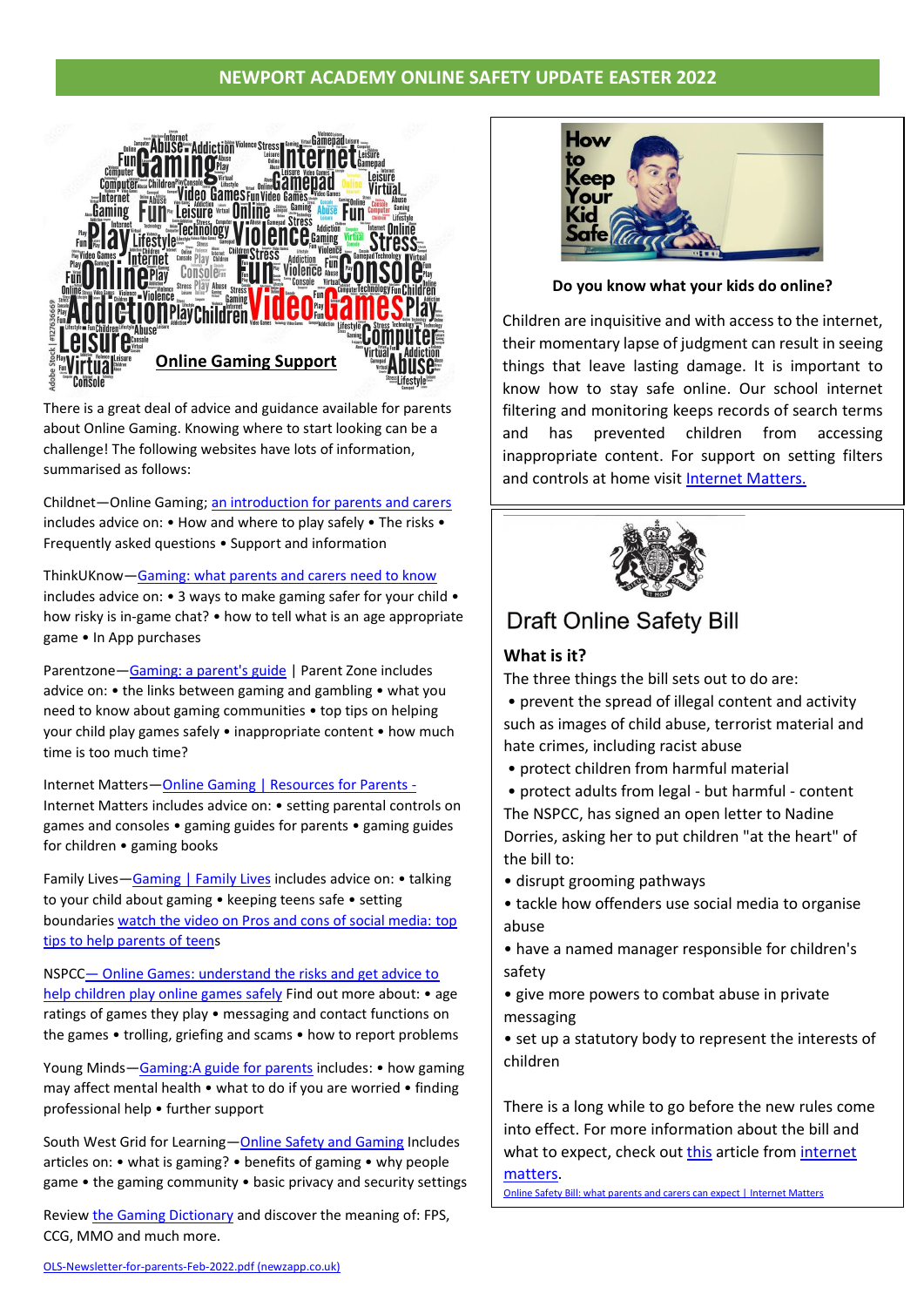# **NEWPORT ACADEMY ONLINE SAFETY UPDATE EASTER 2022**





Matt Crewe is the Designated Safeguarding Lead (DSL) in school.



Louisa Buttel is a Deputy Safeguarding Lead



David Barnett is the Deputy Designated Safeguarding Lead (DDSL)



Fran Hemmings is a Deputy Safeguarding Lead



Judy Walters is Safeguarding Support Mrs Baker is our school Governor with



responsibility for safeguarding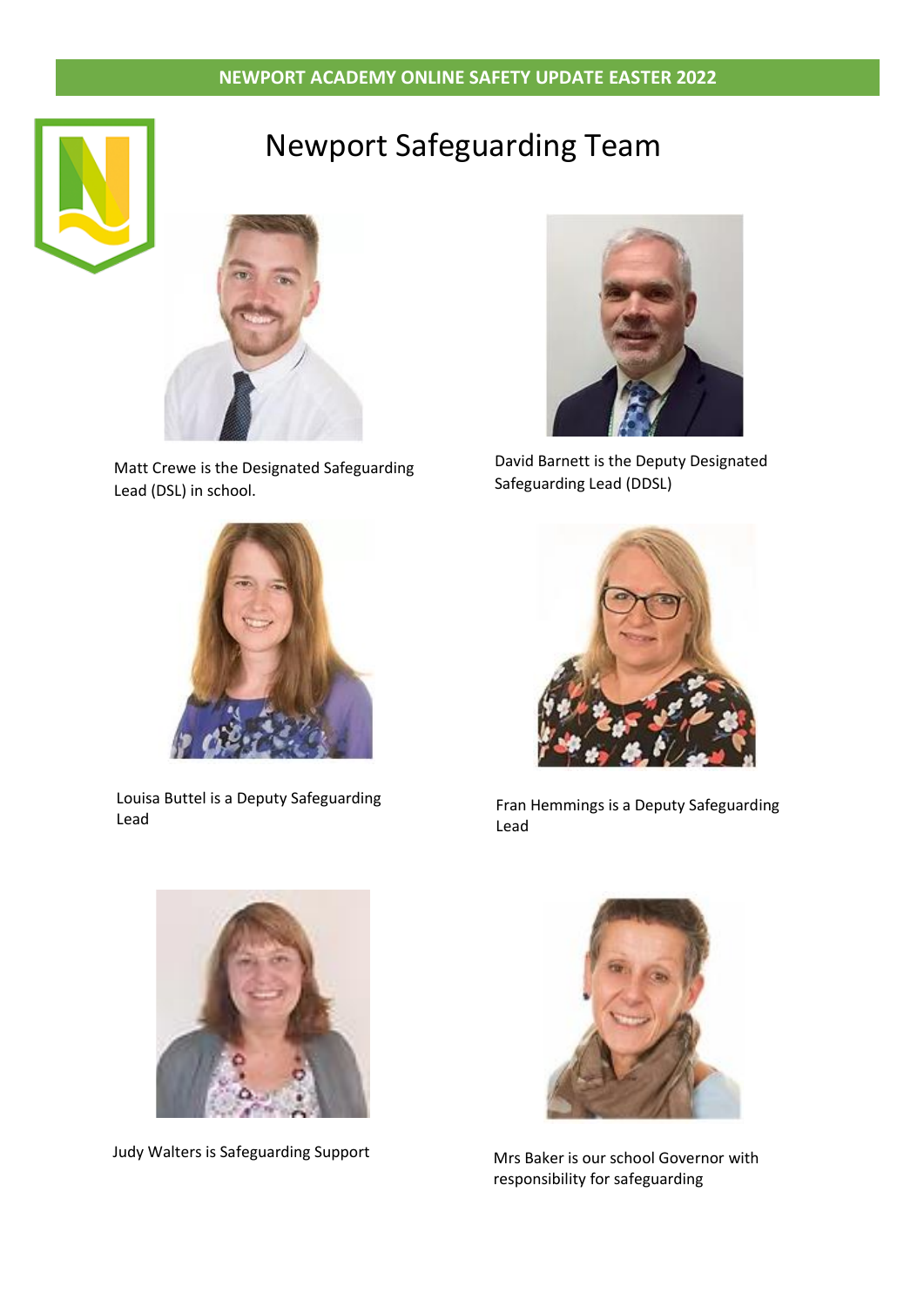**The school's website has further information for parents to understand how we safeguard children in school and how parents can support their child/children on learning to be safe, for example:**

## -*NCSPA's Child Protection and [Safeguarding](https://www.newportprimary.devon.sch.uk/safeguarding) Policy*



# **[Prevent](https://www.gov.uk/government/publications/protecting-children-from-radicalisation-the-prevent-duty)**

Prevent is part of the UK government's counter-terrorism strategy, [CONTEST.](https://www.gov.uk/government/collections/contest) Its aim is to stop people becoming terrorists or supporting terrorism. The Counter Terrorism and Security Act 2015 places a statutory duty on specified authorities to have "due regard to the need to prevent people from

being drawn into terrorism". The strategy involves thousands of people – police and intelligence officers, the

emergency services, local authorities, businesses, voluntary and community organisations, governments and other partners – working in together across the UK and the world to protect the public.



*NSPCC website and [specifically](https://4087aeb3-1ab3-464d-b5eb-b652ecad8c3b.filesusr.com/ugd/8c1913_5584dfc70c484fdfa697659fea98d26f.pdf) the NSPCC PANTS campaign* helps children to understand how they keep themselves safe and the PANTS campaign helps parents to talk to children in an age appropriate way about keeping themselves safe from sexual abuse.

### *risk of children/young people being abused and exploited- how to keep children safe*

\***child abuse can take a range of different forms**. It is any action by another person (adult or child) that causes harm to a child. It can be defined as physical, emotional, sexual abuse or neglect.

\***risk of harm to children/young people is also present in the community**, for example: online safety, cyberbullying, domestic violence and abuse, radicalisation and extremism, child trafficking and modern slavery, County Lines, female genital mutilation, gang activity

\***teaching children/young people about how to look after themselves and keep safe**- good physical, emotional and mental health and well-being; being aware of signs and symptoms that may indicate concern for a child; providing time to listen and talk, teaching children about how to keep themselves safe **NSPCC** 

### **Devon -**

- **Devon Children and Families Partnership has online information for schools and parents** to understand how children may be abused, at risk of exploitation and how we can keep children safe <https://www.dcfp.org.uk/child-abuse/>
- **National organisations to support children**; for example, Childline, NSPCC